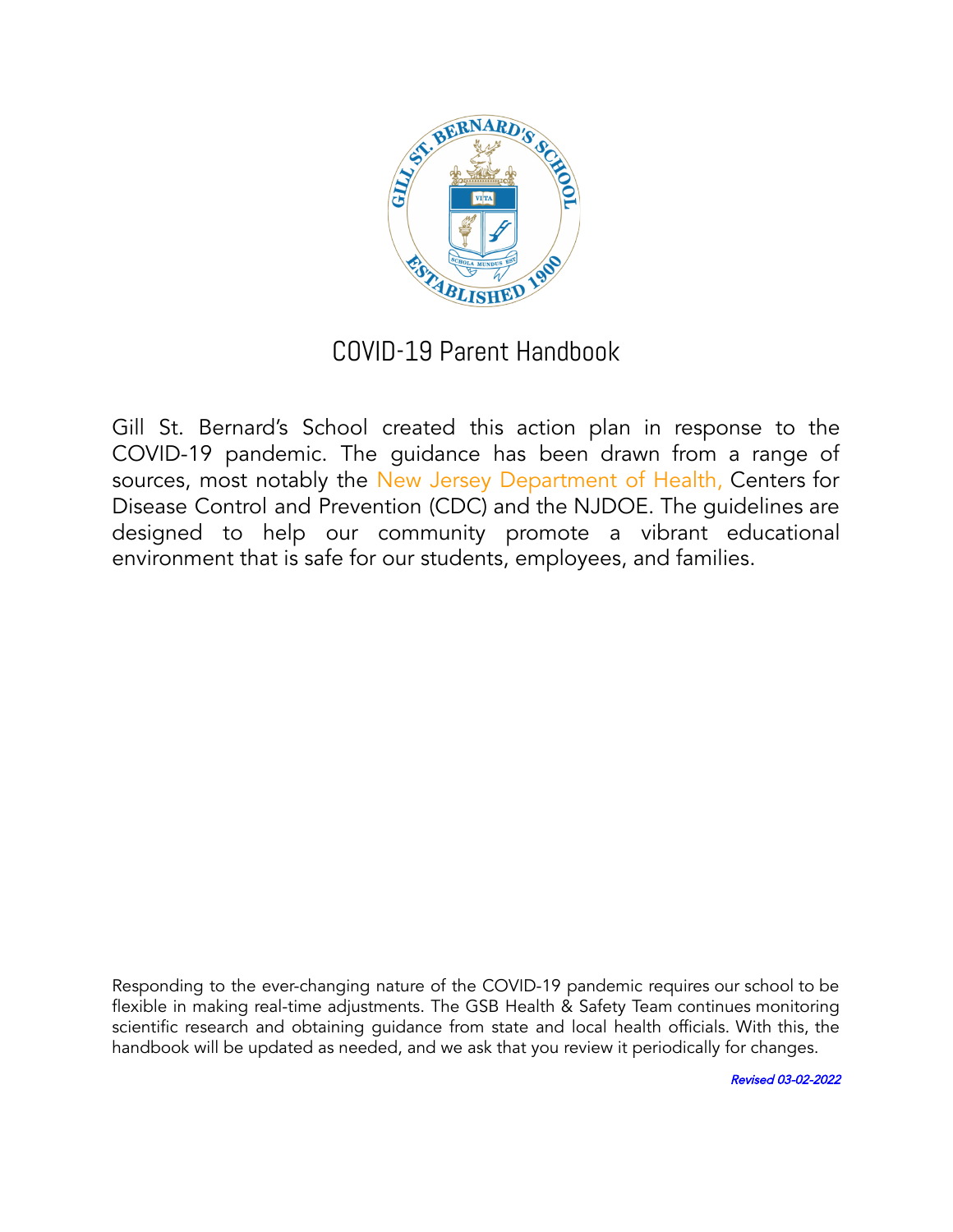# **Table of Contents**

| <b>Section 1: Guiding Principles</b>                   | 3  |
|--------------------------------------------------------|----|
| <b>Section 2: Community Guidelines</b>                 | 3  |
| Section 3: Identifying a Sick Individual               | 5  |
| Section 4: COVID-19 Case Policy                        | 5  |
| <b>Section 5: School Actions for Positive Cases</b>    | 7  |
| Section 6: Daily Screening Process and Student Arrival | 8  |
| <b>Section 7: School Wide Health Procedures</b>        | 10 |
| <b>Section 8: Transportation</b>                       | 14 |
| <b>Section 9: Virtual Learning</b>                     | 16 |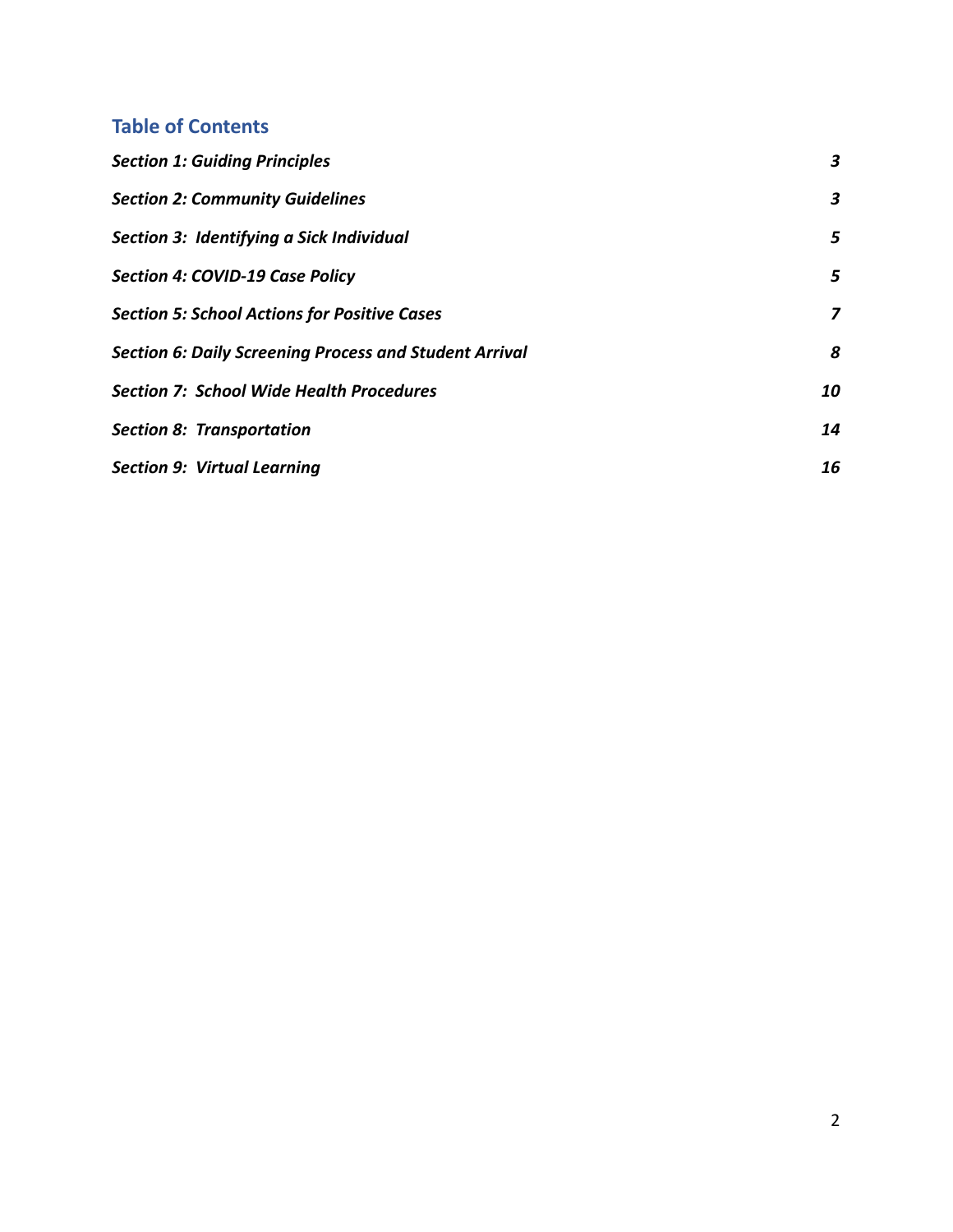# <span id="page-2-0"></span>Section 1: Guiding Principles

- I. We all share the responsibility in keeping our community safe.
- II. Our focus will be on the public health, well-being, and safety of the whole community and not on individual preferences.
- III. To achieve our goal to provide an educational experience as safely as possible, we will all be required to adjust how we conduct ourselves.
	- a. Giving each other immediate, urgent feedback.
	- b. Ensuring that we never become lax with the protocol.
	- c. Understand that we view the CDC and State guidelines as our baseline, but we are called to do more.

# <span id="page-2-1"></span>Section 2: Community Guidelines

#### GSB Mask Policy Update (March 7, 2022)

On February 7, 2022, Governor Murphy [announced](https://www.nj.gov/health/news/2022/approved/20220207d.shtml#:~:text=TRENTON%20%E2%80%93%20Noting%20the%20significant%20decline,centers%20effective%20March%207%2C%202022.) that masks and facial coverings will no longer be mandated for students, staff, or visitors in schools beginning March 7, 2022. Citing the "continued drop in new [COVID-19] cases and hospitalizations, projections indicating a continued decline over the coming weeks, and the continued growth of vaccinations for our school-aged population," Governor Murphy and the NJ Department of Health (NJDOH) agreed that a responsible end to the universal mask mandate was finally possible.

Throughout the pandemic, Gill St. Bernard's has adhered to the policies established by the NJDOH and will continue to do so. As such, GSB will become mask optional as of March 7, 2022.

While wearing masks indoors will no longer be required, community members are still welcome to wear one, if they choose. The CDC [advises](https://www.cdc.gov/coronavirus/2019-ncov/prevent-getting-sick/masks.html) that properly wearing an appropriate mask slows the spread of COVID-19, especially when indoors and social distancing is not possible. Consistent with GSB's Core Values, we support an individual's decision to wear (or not to wear) a mask and expect that all members of our community will demonstrate respect regarding this choice. We recognize that this change may be initially awkward for some, or even uncomfortable. Nonetheless, the circumstances warrant this adjustment to our protocols.

While we are encouraged by this "huge step towards normalcy," GSB may need to return to a universal masking requirement if mandated by the governor or if local positivity rates increase substantially. Additionally, the NJDOH expects to issue updated guidelines prior to the mask-optional protocol being implemented. As a result, our health and safety policies will continue to be revised in the future to align with any new guidance.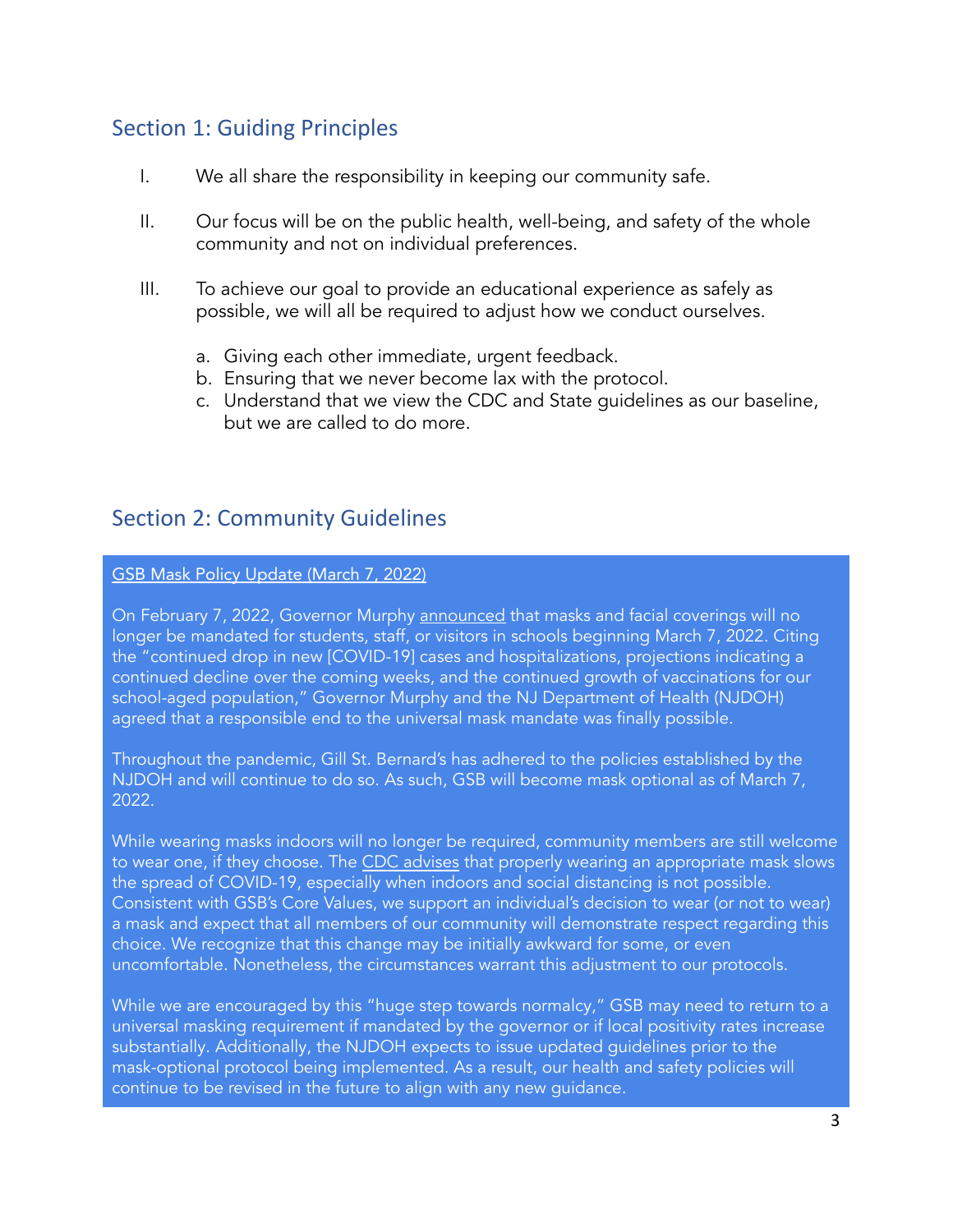To promote health and safety, Gill St. Bernard's School community members must adhere to the following guidelines:

- The COVID-19 questionnaire from Magnus Health must be completed by students prior to entering campus each day. The questionnaire will be reviewed by our Health and Safety Team, with follow-up as needed.
- Face masks may be worn for protection from Covid-19. KN95 masks are recommended as the most protective mask followed by a surgical mask. GSB can provide additional disposable mask/face coverings. Bandanas and gaiters are not effective coverings. Coverings must be solid color or a simple print with no messaging on them, and images must be school-appropriate and in accordance with our dress code.
- Students or staff who are immunocompromised or live with persons at high risk for severe COVID-19 illness should be encouraged to mask. Students or staff who, for whatever reason, are concerned about disease transmission should be encouraged to mask.
- While GSB is mask-optional as of March 7, 2022, please note that masks may be recommended by the NJ Department of Health if community positive cases surge in the future.
- Recommended social distancing will be maintained in all classrooms.
- Campus access for visitors is limited. Indoor volunteer opportunities are not currently permitted. All essential guests are welcome by appointment or invitation only, and must follow our protocols through security check-ins. All at-risk visitors over the age of two should wear a mask indoors.
- Gill St. Bernard's School will conduct daily cleaning and sanitizing in accordance with CDC protocols.
- GSB will display signage regarding wellness tips throughout the buildings in key areas.

NOTE: Those GSB faculty members who teach remotely are doing so for documented medical reasons, which are accepted by the school in accordance with its policies. Due to privacy laws, the school is unable to comment further about specific details.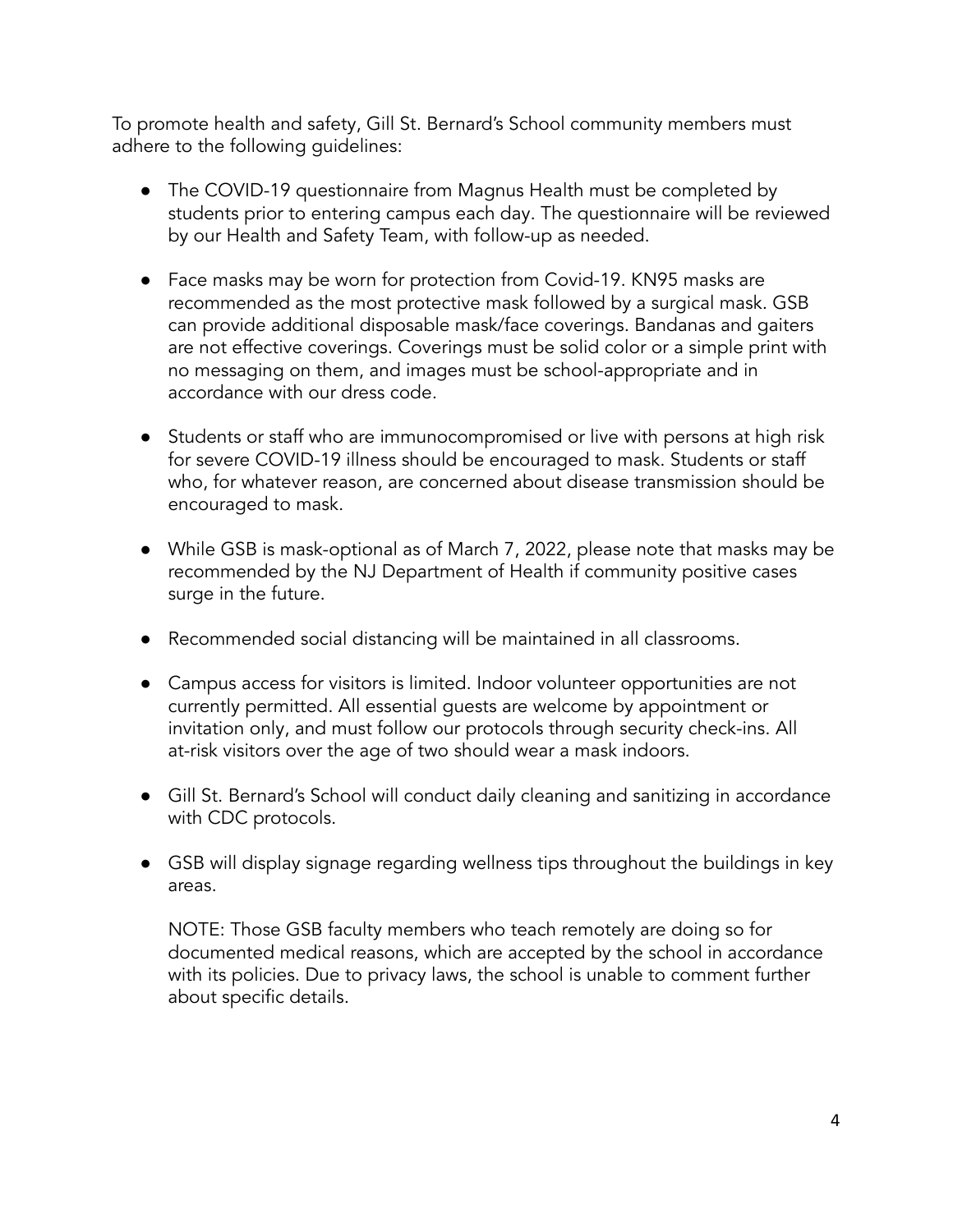#### Isolation:

#### Onset of COVID-19 symptoms:

- Should you become ill or exhibit symptoms of COVID-19 infection, we ask that you please not come to campus.
- If a community member has COVID-19 symptoms, the parent should email attendance@gsbschool.org to report the absence and call the school nurse. School personnel should reach out to the Director of Human Resources. The individual will need to provide the school nurse with a negative COVID-19 PCR test to be able to come back to campus or to participate in activities. The community member with COVID-19 symptoms will not participate in the GSB testing program until cleared by the nurse.

All individuals should adhere to the following precautions:

- Community members who test positive for COVID-19 will isolate at home for at least 5 days until all symptoms resolve. An individual must be fever free for 24 hours before returning to school. The individual may return to school on day 6 and will wear a mask at all times through day 10, with mask optional on day 11.
- MASK: Continue to wear a well-fitted mask when around others at home and in public through Day 10. For those ending isolation on Day 5, this would be during Days 6 through 10. Individuals who are unable to wear a mask when around others should stay home and isolate from other people for a full 10 days.
- TRAVEL: Avoid travel until a full 10 days after your first day of symptoms or, if asymptomatic, after the date of your positive test. If travel is necessary on Days 6-10, wear a well-fitting mask when around others for the entire duration of travel. Persons unable to wear a mask should not travel during the 10 days.
- AVOID HIGH-RISK ACTIVITIES: Avoid people who are immunocompromised or at high risk for severe disease, including nursing homes and other high-risk settings; do not go to places where you are unable to wear a mask, such as restaurants and some gyms, and avoid eating around others at home and at work until a full 10 days.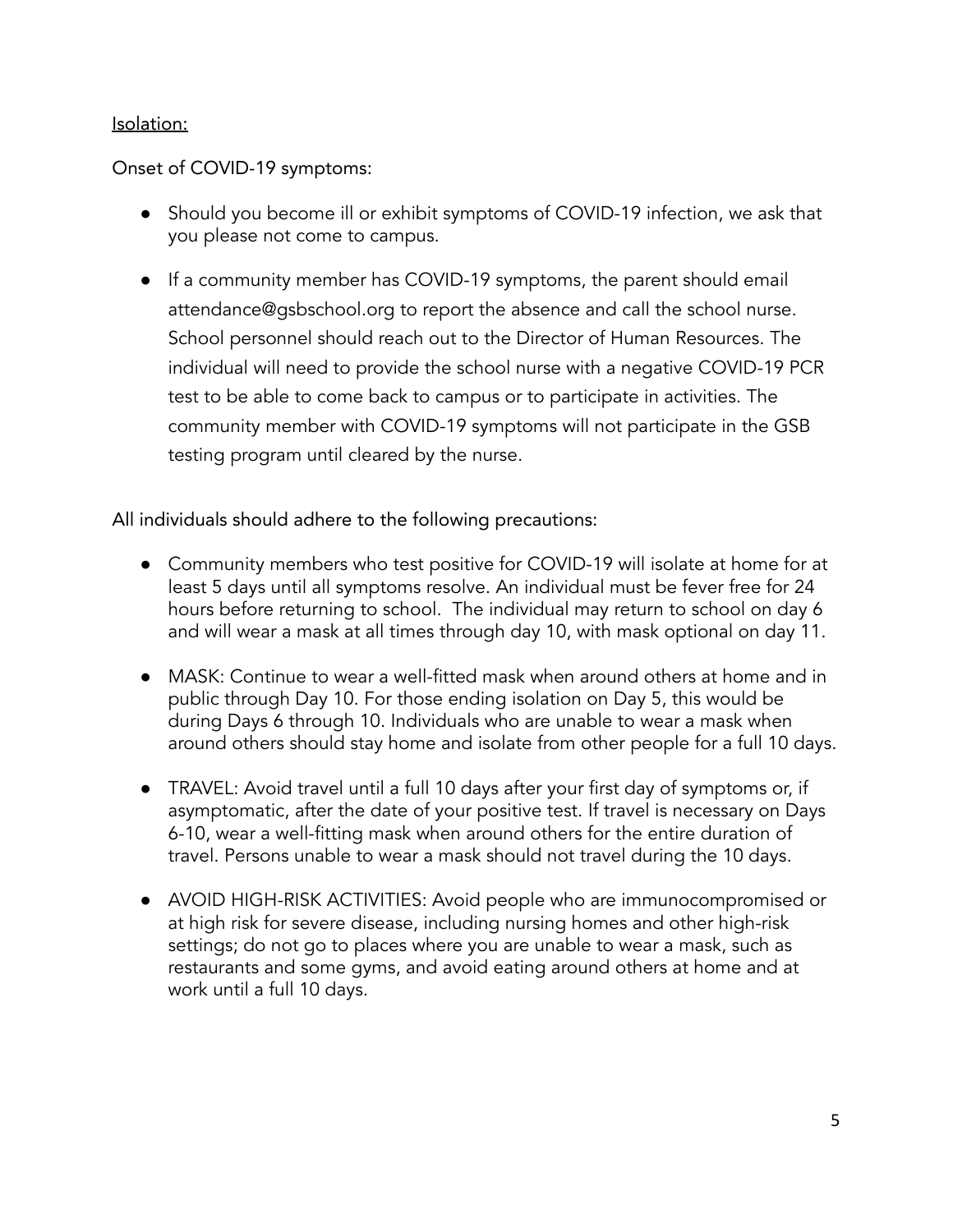#### Quarantine:

#### Primary Exposure:

Primary exposure constitutes being within 6 feet of someone who has tested positive for COVID-19 for fifteen minutes or more. These fifteen minutes are cumulative over a 24 hour period. In other words, they have had close exposure for a total of fifteen minutes over a longer period of time ( e.g. brief, intermittent contact over a longer period of time, such as active participation in a sports match).Gill St. Bernard's will adopt the NJDOH quarantine guidelines effective Monday, January 17, 2022. These guidelines will be applied retroactively and are as follows:

- **●** If a student is exposed to COVID-19 and is not up to date with the COVID-19 vaccination, the student is required to quarantine for 5 days and wear a mask on day 6-10 at school (indoor and outdoor), or choose to quarantine at home for 10 days.
- If a student is exposed to COVID-19 and is up to date on the COVID-19 vaccination, the student is required to wear a mask indoor and outdoor at school for 10 days or choose to quarantine at home for 10 days.

#### Who needs to quarantine?

- Persons  $\geq$  12 years old who completed a primary series of COVID-19 vaccine but have NOT received a booster shot when eligible.
- Persons who have not completed a primary vaccine series.

#### Who does not need to quarantine?

- Persons  $\geq$  12 years old who completed a primary series of COVID-19 vaccine AND have received all recommended vaccine doses, including boosters.
- Children 5-11 years old who completed their primary series of a<br>COVID-19 vaccine.
- Persons who had confirmed COVID-19 within the last 90 days.

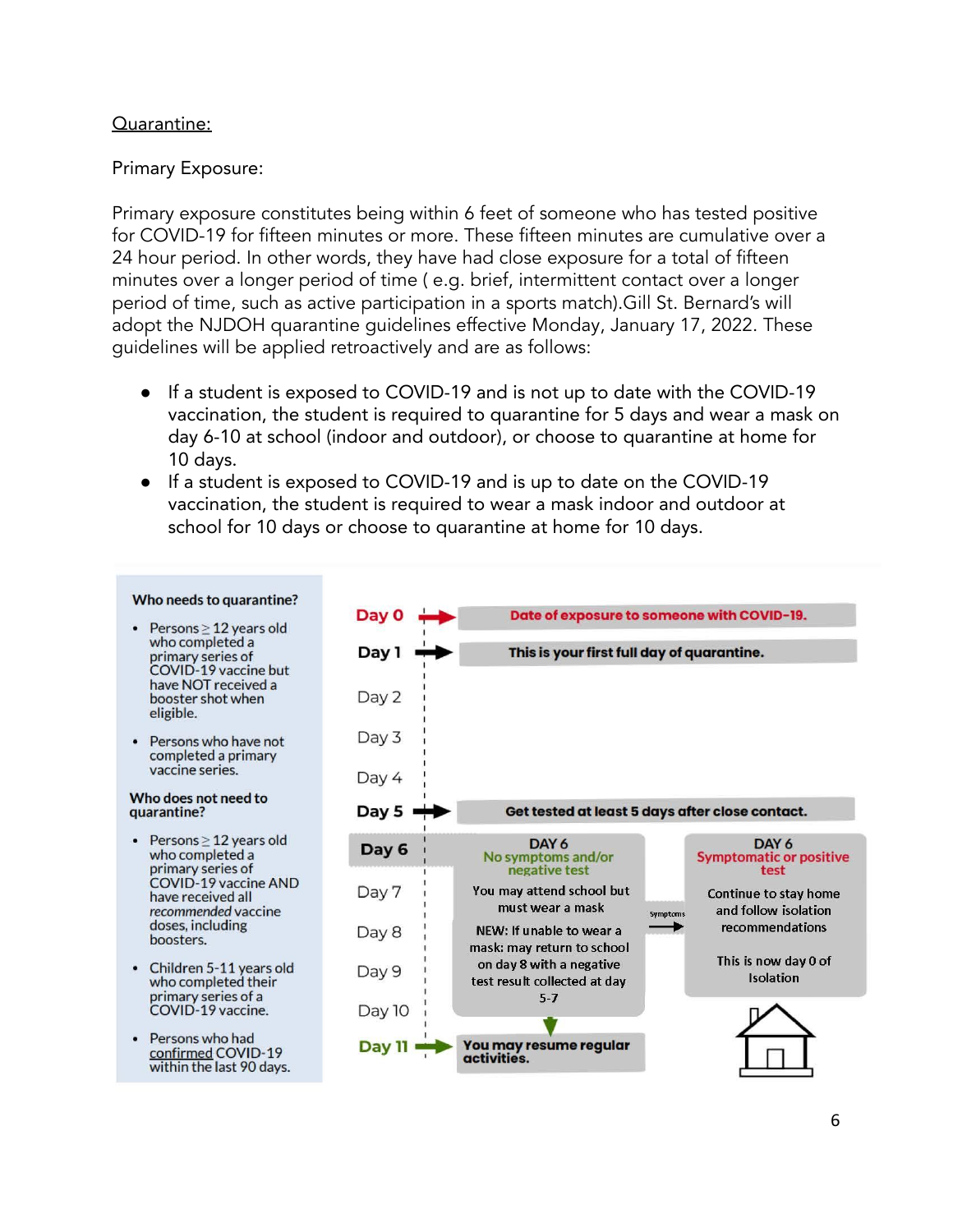# Section 3: Identifying a Sick Individual

- GSB school nurses, in conjunction with administration, will determine if any member of the community is at risk of being sick with a potential infectious disease. School nurses do not make medical diagnoses, but they will determine a nursing diagnosis and will determine the person's disposition. CDC recommends that employees or students who appear to have acute respiratory illness symptoms (i.e. cough, shortness of breath) upon arrival to work/school or become sick during the day be separated from other members of the community and be wearing a mask.
- GSB school nurses must send home any employee or student who appears to have symptoms of illness. The school nurses will notify the Director of Human Resources of any actions taken for employees. The Director of Human Resources will contact the appropriate administrators. Parents/Guardians of ill students will be contacted directly by the school nurses.
- Parents are required to provide two emergency contacts other than themselves who are available to pick up the ill child within one hour.
- Confidentiality will be maintained at all times.
- <span id="page-6-0"></span>● Gill St. Bernard's School administration and school nurses will strive to prevent stigma and discrimination in the workplace. Determinations of risk based on race, religion, gender, country of origin, or any other identifier are prohibited.

# Section 4: COVID-19 Case Policy

COVID-19 is a contagious virus, which is most commonly transmitted from person to person. The virus may also be transmitted by touching an infected object or surface. At this time, it is possible that there may be other methods of transmission which are unknown by experts and health authorities. While infection control measures and personal discipline will help mitigate the risk of exposure and/or infection to COVID-19 and other communicable diseases, all risks cannot be eradicated by the school.

● Gill St. Bernard's School will work with our school physician, school nurses, and the local Board of Health/CDC guidelines to maintain confidentiality when addressing and communicating about any suspected cases of COVID-19 within our school community.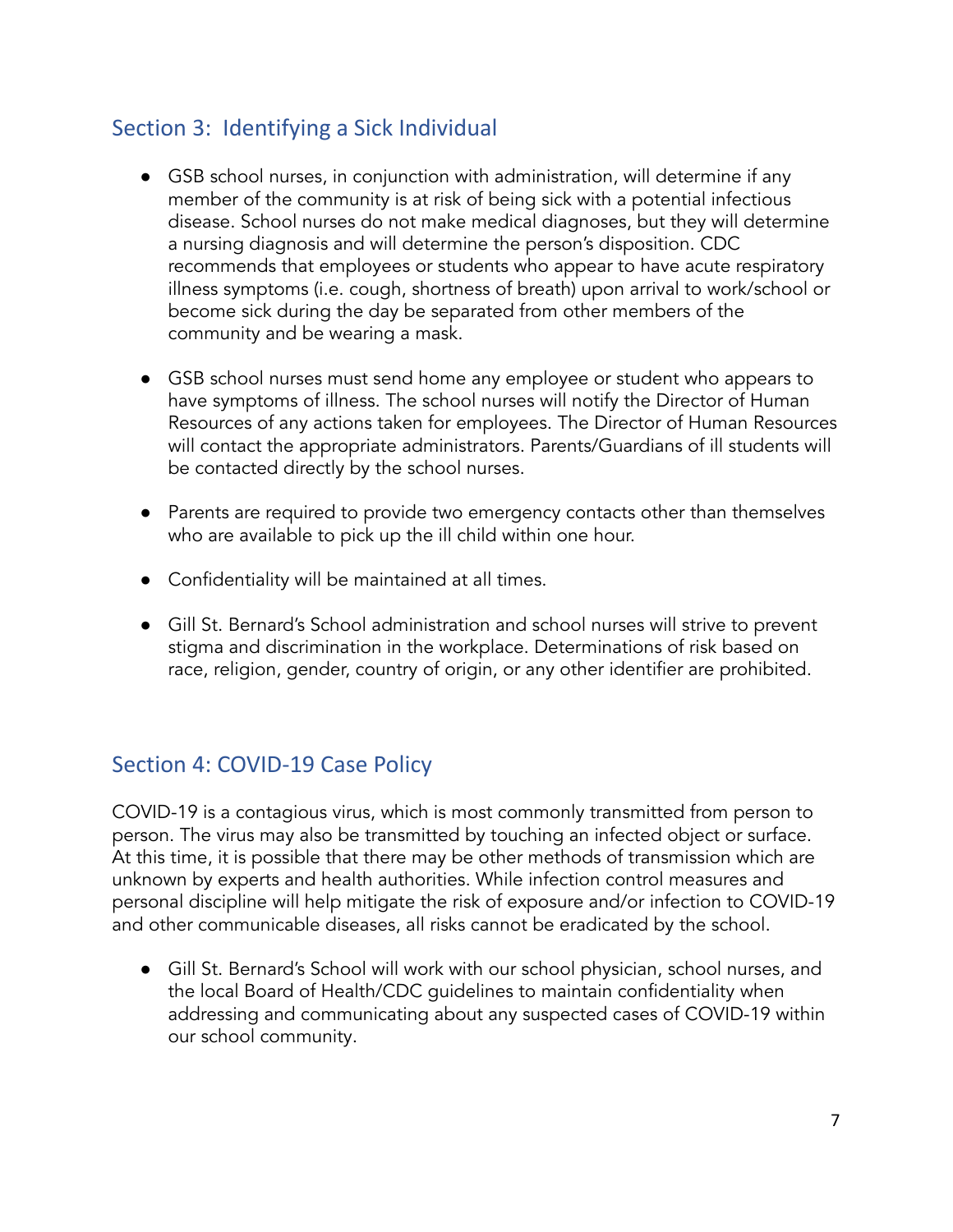- When the school becomes aware of a student or employee that has a positive test, GSB will inform the school community of their possible exposure to COVID-19 after consulting with the school physician and local Board of Health while maintaining confidentiality as required by the Americans with Disabilities Act (ADA).
- GSB school nurses and the Director of Human Resources will monitor and respond to absenteeism for both students and employees, respectively.

# Section 5: School Actions for Positive Cases

- After a positive case, Gill St. Bernard's School will adhere to the NJ Department of Health and the Board of Health's guidance.
- If your student tests positive, please inform the appropriate division nurse as soon as possible:
	- Laura Barback: Middle/Lower School
	- Janice Backer: Upper School
- Any student who has tested positive for COVID-19 will not be allowed to participate in school wide testing for 90 days. Documentation and testing status will be addressed on a case-by-case basis with the school nurse.
- The school will contact trace and determine primary contacts according to the local health department guidelines.
- The local health department may call an individual who has tested positive to determine who was a "close contact," both in the individual's household and any individuals within 6 feet for more than 15 minutes in a 24 hour period.
- Community-wide response when a case or cases occur will be dependent on a range of factors. According to the CDC's "Safe Return" guidelines, "A single case of COVID-19 in a school would not likely warrant closing the entire school, especially if levels of community transmission are not high. The levels of community transmission described above and the extent of close contacts of the individual who tested positive for SARS-CoV-2 should all be considered before closing."
- GSB would base its decision on the "level of community transmission," other state and local public health metrics as indicated on this document, the guidance of the Board of Health, and other governmental and health officials.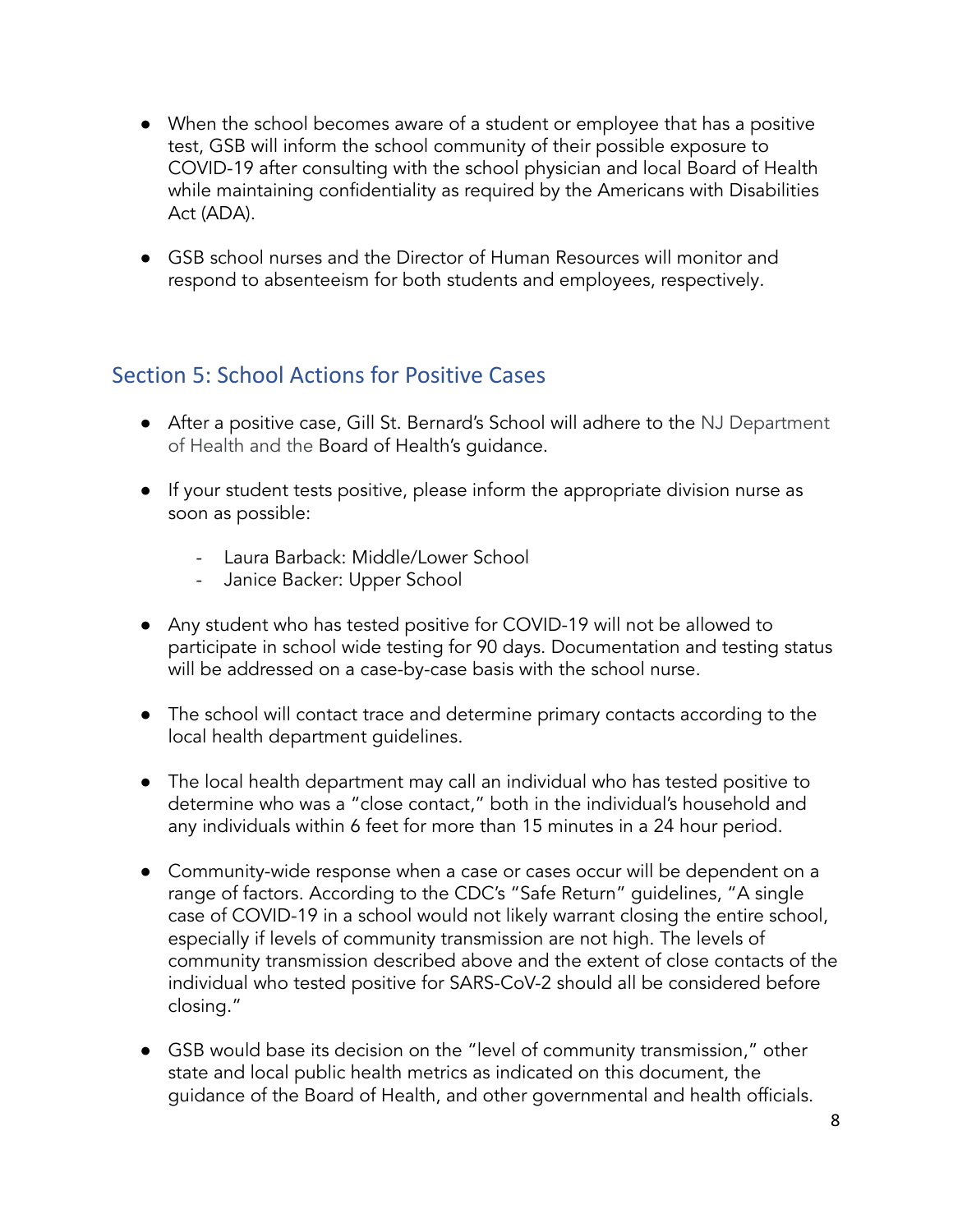The school's response could include the need for community members to quarantine themselves, enhanced monitoring, testing, or a shift in mode of learning. Gill St. Bernard's School will prioritize the health and safety of all its community members when making decisions about school operations.

# **COVID-19 Physician Clearance Information**

Any GSB student who is diagnosed with COVID-19 is required to provide a note from the treating physician clearing the student to participate in physical activity. Physical activity includes, but is not limited to: team sports, intramural clubs, use of the fitness center, recess, physical education class, spirit day events, and walking to and from Home Winds Farm. It is up to the treating physician to determine if additional testing is required prior to clearance. Physician notes should clearly state the following:

"As per COVID-19 cleared for full, unrestricted physical activity."

Please do not have the physician fill in a specific sport or activity, as this will restrict the student to that one activity.

# <span id="page-8-0"></span>Section 6: Daily Screening Process and Student Arrival

All students entering campus will be required to complete a symptom screening questionnaire on the Magnus Mobile V2 phone app related to health status. Symptoms referred to on the screening questionnaire will include temperature, muscle aches, new loss of sense of taste or smell, sore throat, new onset of cough, new onset of headache, vomiting, diarrhea, or abdominal pain.

## **MAGNUS MOBILE V2 APP**

Gill St. Bernard's will use the Magnus Mobile V2 app COVID-19 Questionnaire as a screening tool for all students attending school in person. Completion of the Questionnaire will also be required for school-related extracurricular activities occurring when school is not in session, such as weekends and holidays.

- We will begin using the symptom Questionnaire on Monday August 30<sup>th</sup>, 2021.
- **●** Students MUST have the app completed prior to arrival. See divisional guidelines below.
- **●** Students who are not attending school or participating in an extracurricular event that day do not have to complete the questionnaire.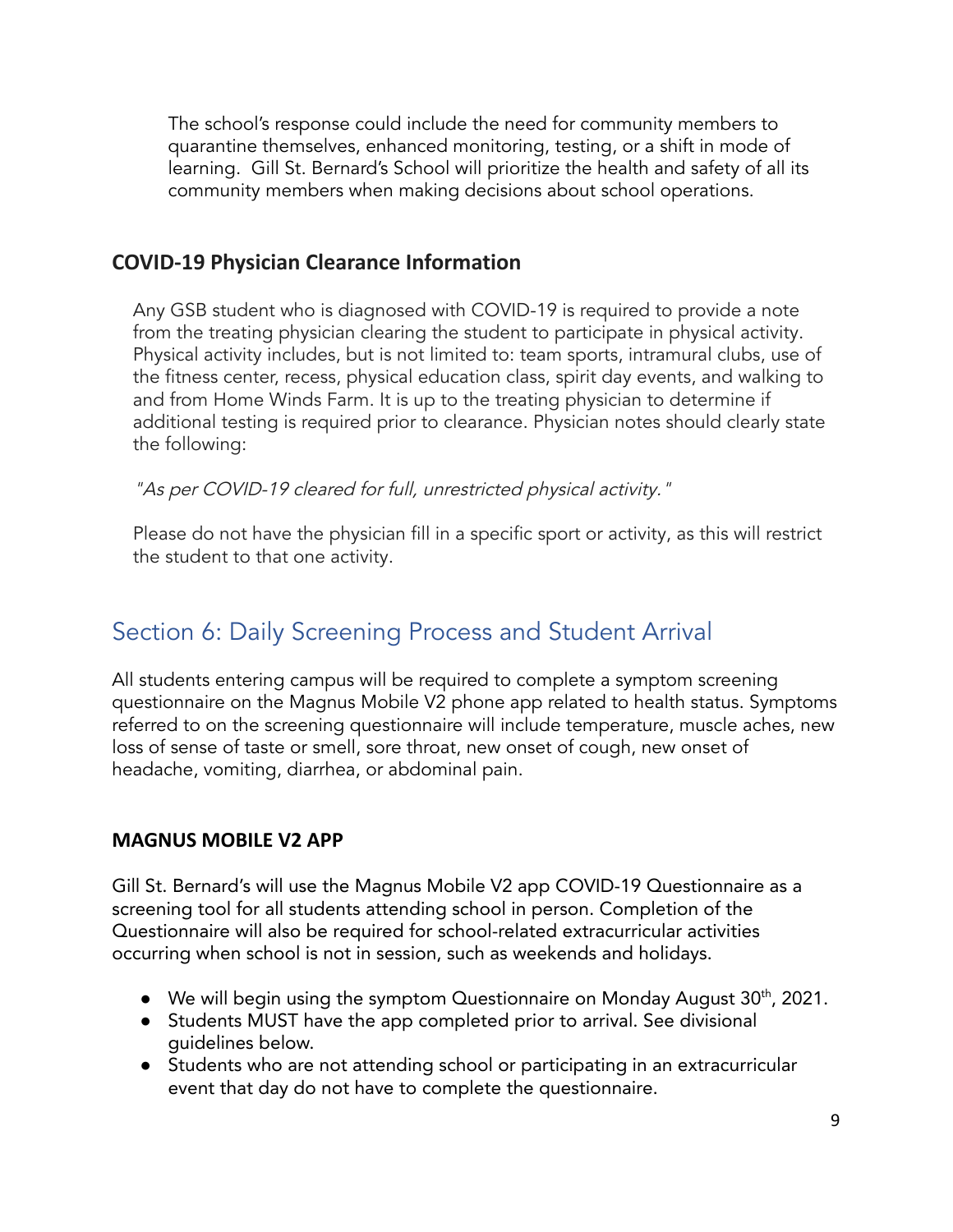**●** We strongly recommend that the Magnus app be downloaded to a parent/guardian phone and the Questionnaire be completed by a parent/guardian. A picture of the green "GO" screen can be sent to your student's cell phone.

Completing the Daily Magnus Health COVID-19 Screening Questionnaire

- **●** If a green "GO" sign appears after submitting your responses, your student may attend school.
- **●** If a red "STOP" sign appears after submitting your responses, your student may not attend school. Contact the school nurse for further instruction.
- **●** If you MADE A MISTAKE when completing the questionnaire and you receive a red "STOP" sign, you can edit your response.

# **STUDENT ARRIVAL**

Lower School Arrival (PreSchool - 4th grade)

- **●** Families will display the app upon arrival during morning drop off in the upper lot entrance of Cox.
- **●** Students arriving late will sign in at the security office in Cox and show their app upon arrival.
- **●** Families with students in multiple divisions should drop off their students at the division of the younger student.

Middle School Arrival (5th-8th grade)

- **●** The app will be checked by the first block faculty during attendance.
- **●** Students arriving late will sign in with Mrs. Argobright in the Conover Middle School office and show their app upon arrival.
- **●** For MS students who do not have phones, their parents will need to complete the app, which will be confirmed with daily Magnus reports.

Upper School Arrival

- **●** The app will be checked by the first block faculty during attendance.
- **●** Students arriving late will check in with Mrs. O'Leary by the Dean's offices in Hockenbury and show their app upon arrival.
- **●** For US students who do not have phones, their parents will need to complete the app, which will be confirmed with daily Magnus reports.

Sports & Extracurricular Activities when school is not in session

- **●** The app will be checked by the coach or club advisor upon arrival.
- **●** For students who do not have phones, their parents will need to complete the app, which will be confirmed with daily Magnus reports.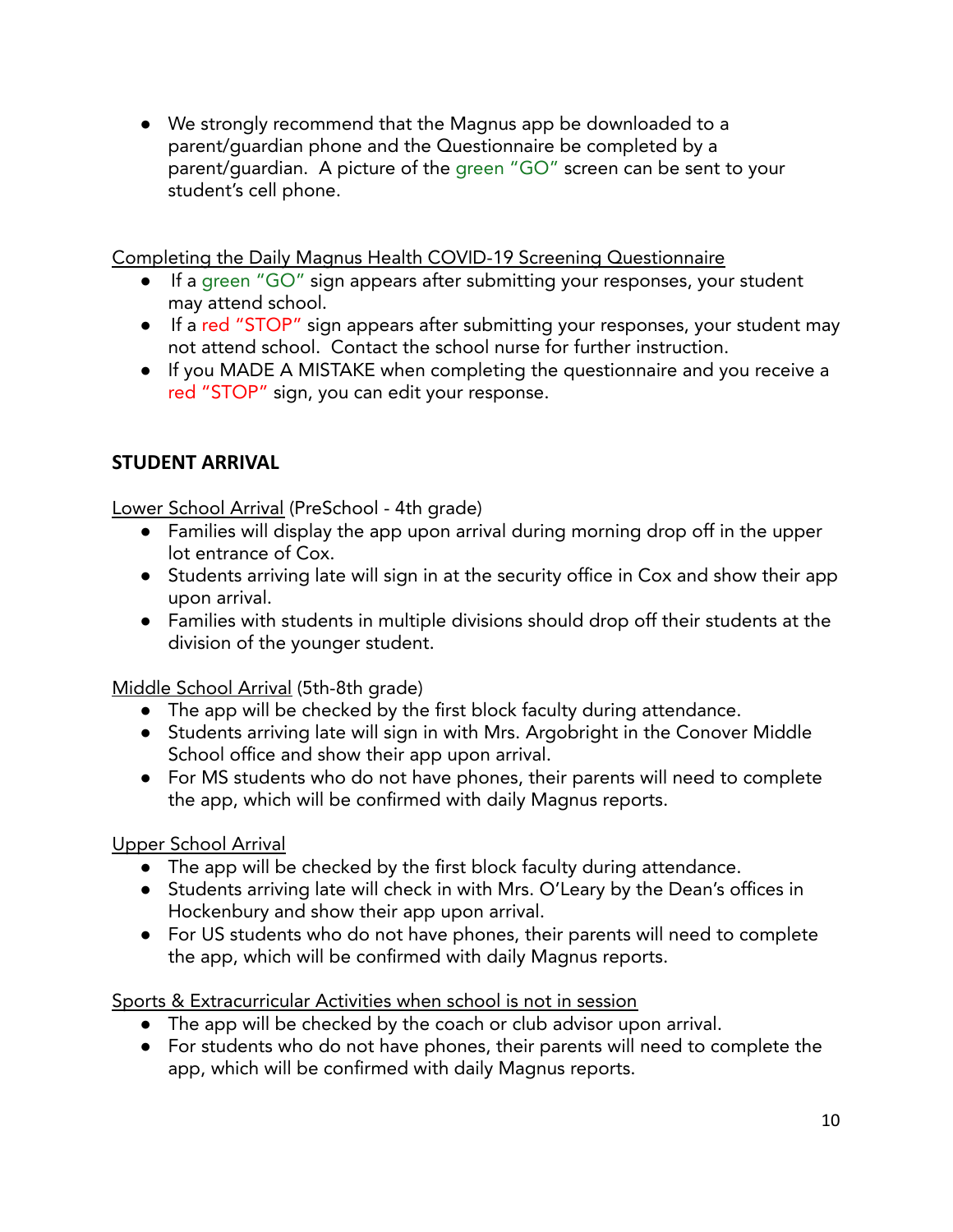# Section 7: School Wide Health Procedures

The following guidelines reduce the transmission of illness:

#### Mask/Face Covering Use

- All staff and students are encouraged to wear a mask inside all buildings and on the bus, except when eating or drinking, regardless of vaccination status. Ideally, a mask with at least two layers of thickness should always be worn and cover the nose and mouth. The mask should fit properly and not fall off the face to expose the nose. Masks should not have a valve.
- Before putting on a mask, you should wash your hands with soap and water or use hand sanitizer to clean your hands.
- Masks should only be handled by the ear loops and not by the mouth/ nose piece. Place the mask around your ears while at the same time adjusting the mask with the ear loops to fit. Try not to touch any part of the mask but the ear loops.
- If you contaminate your mask, please use your backup mask and properly discard or store your maskin a Ziploc bag to take home. The nurse's office has extra masks if needed.
- While eating lunch, the mask should be placed in a paper bag.
- Plastic face shields may also be used but only in conjunction with a mask, not as a direct replacement.

Social Distancing

- All staff and students should remain 6 feet away from other individuals on campus.
- Social distancing, also called "physical distancing," means keeping a safe space between yourself and other people who are not from your household.
- To practice social or physical distancing, stay at least 6 feet (about 2 arms' length) from other people who are not from your household in both indoor and outdoor spaces.
- Social distancing is required during school arrival and dismissal as well. Students from different households may not ride in the same car without appropriate social distancing and school notification.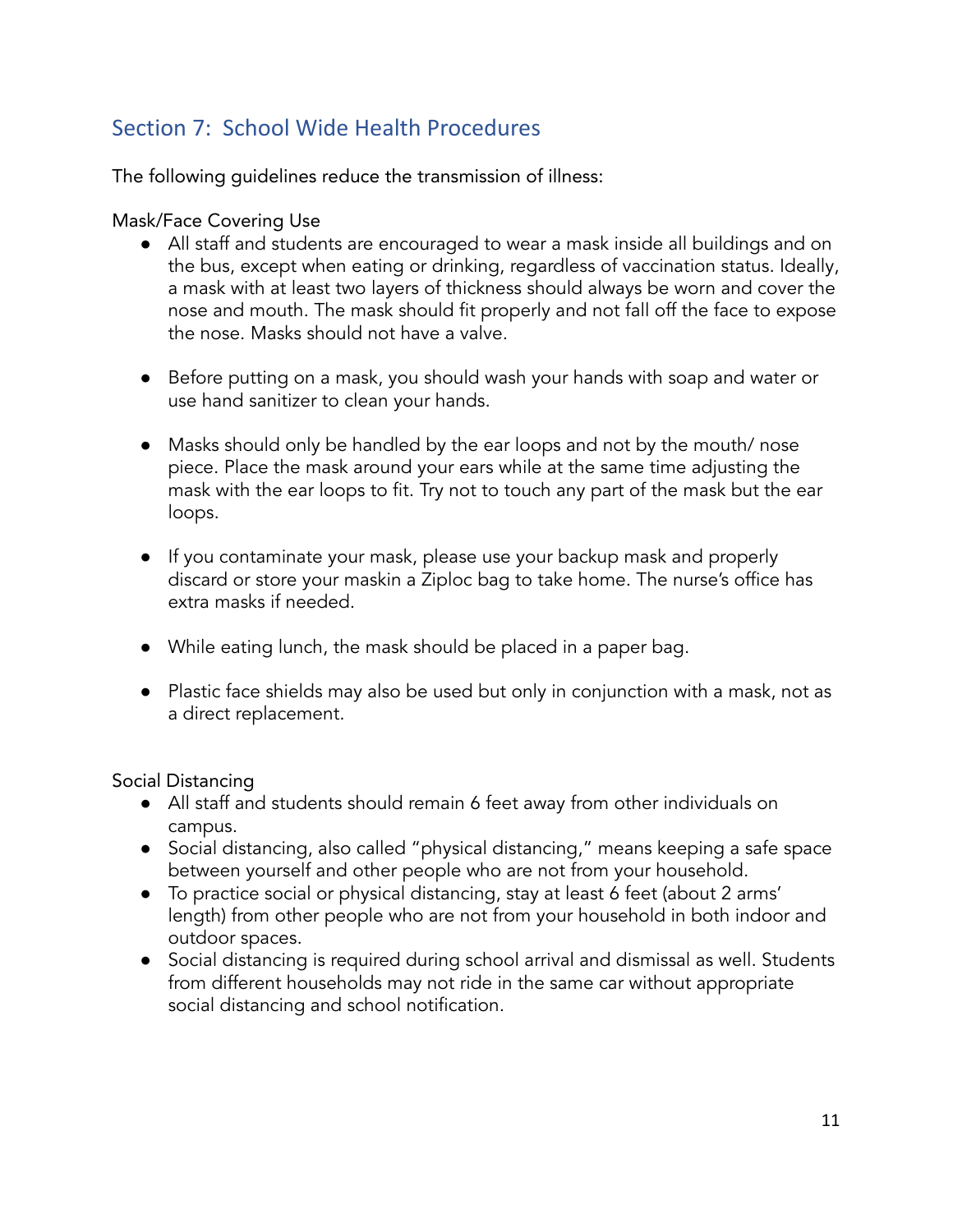Bathroom Use

**●** If the bathroom is in use, please wait outside the bathroom door. Please social distance in the hallway outside the bathroom.

## A Clean Versus a Dirty Workspace

- All staff members and students must develop a clean space for their work environment. This clean space requires a clean working area with sanitized personal items that are only touched by the individual. A student or staff member should not enter this clean space without having washed or sanitized their hands. No individual should enter the clean workspace of another.
- Staff and students may use gloves to clean dirty spaces or spaces in between student use. Please watch the video regarding mask and glove donning. Hands should be washed or sanitized before putting on and after taking off gloves.

<https://www.youtube.com/watch?v=eVJbenwzR1s#action=share>

● Staff and students will wash their desks and high touch areas between classes. Please watch the cleaning videos.

<https://vimeo.com/450251383/75c2db6c32>

<https://vimeo.com/450251342/abba30ad4d>

● Students may drink water during class while in their clean workspace. When taking a drink of water the mask should be removed via the ear loop on one side. When the individual is finished with their drink of water, he or she can replace the ear loop.

Handwashing/Hand Sanitizer of Greater than 60 Percent Alcohol

- Hands should be washed as often as possible. If handwashing is not available, hand sanitizer should be used. The hands should never touch the face.
- Students should clean their hands when entering, exiting, transitioning between classrooms, after using the restroom, and other times they encounter high-touch surfaces.
- Hand hygiene should take place:
	- Upon arrival at school.
	- Before and after meals and snacks.
	- After going to the bathroom.
	- Before leaving for the day.
	- After blowing your nose, sneezing, or coughing into tissue.
	- When hands are visibly soiled.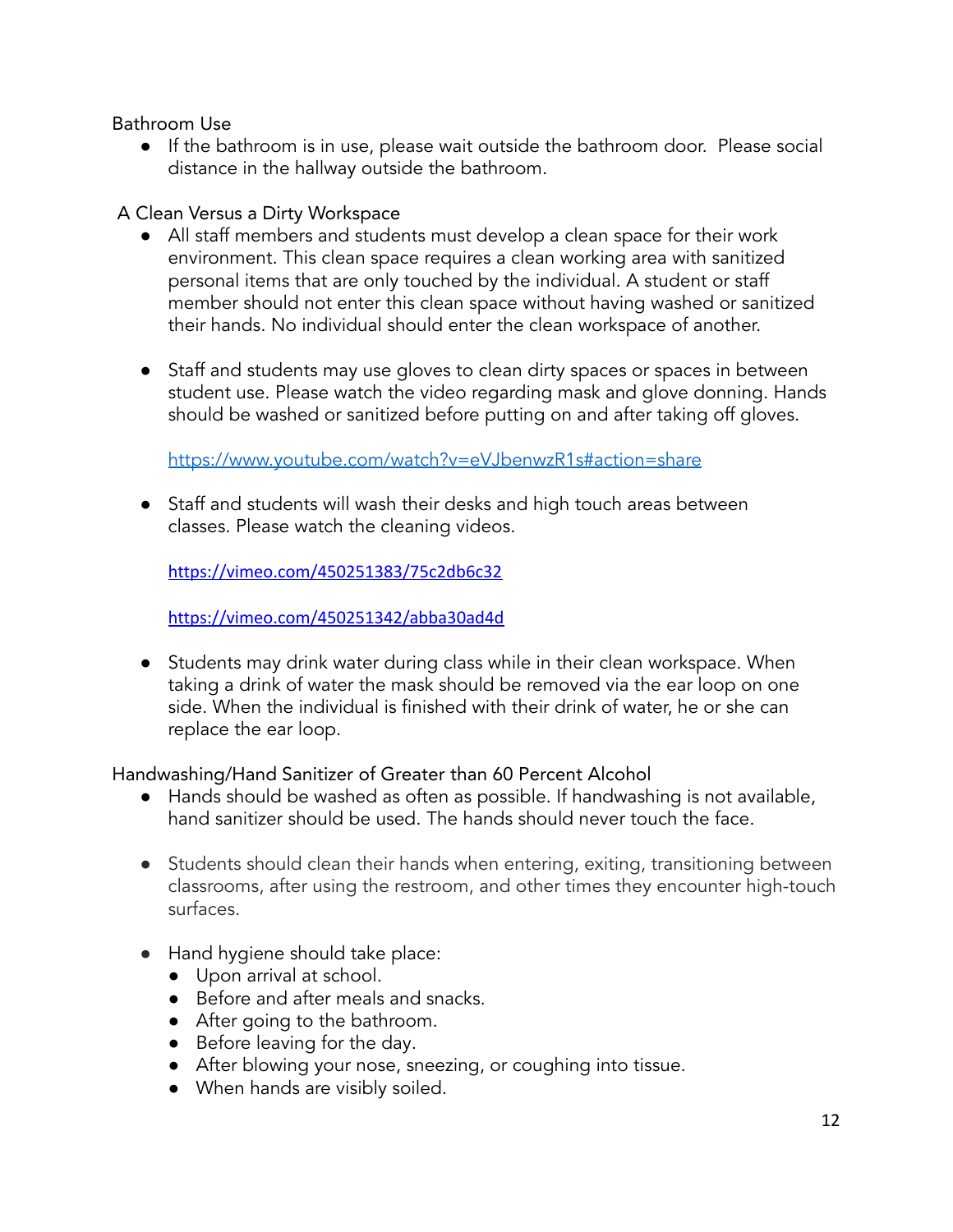● Hand washing should last for at least 20 seconds, using soap, water, and as much friction as possible. Assist/observe young children to ensure proper handwashing.

## <https://www.youtube.com/watch?v=eZw4Ga3jg3E&feature=youtu.be>

● When using hand sanitizer, you should cover the complete surface of your hands, use the rub method, and allow the hand sanitizer to dry on your hands. Hand sanitizer should be used after touching doorknobs and anything outside your clean space.

## Sharing Objects

- The use of shared supplies and equipment will be limited.
- Teachers will ensure there are adequate supplies (i.e. art supplies, equipment) to minimize sharing of high-touch materials or limit use of supplies and equipment by one group of students at a time and clean and disinfect between uses.
- Students should avoid sharing electronic devices, toys, books, games, or other learning aids. If items must be shared, clean and disinfect between uses.

## Recognizing Symptoms of Illness in Students

- Students should not be coming to school if they are showing any signs of sickness. Quarantine and isolation guidelines are to be followed by everyone on campus.
- Completion of the Magnus Health phone app COVID-19 Symptom Questionnaire will be required for all students attending school and school functions.
- Our school nurse will be called if a teacher observes any of these scenarios:
	- o A student complains of any symptoms of COVID-19, including difficulty breathing, chills, shortness of breath, nausea, vomiting, diarrhea, sore throat, or body aches. If congestion or coughing is excessive or out of the norm.
	- o A student shows signs of not feeling well, such as listlessness or labored breathing, persistent pain or pressure in the chest, confusion, inability to stay awake or bluish lips or face.
	- o A student showing signs of chills or being cold in a temperate environment.

Physical Education

- Physical Education classes will be held outdoors whenever possible. Students should maintain a social distance of 6 feet.
- At-risk students who are not participating in Physical Education classes held inside should wear a face mask.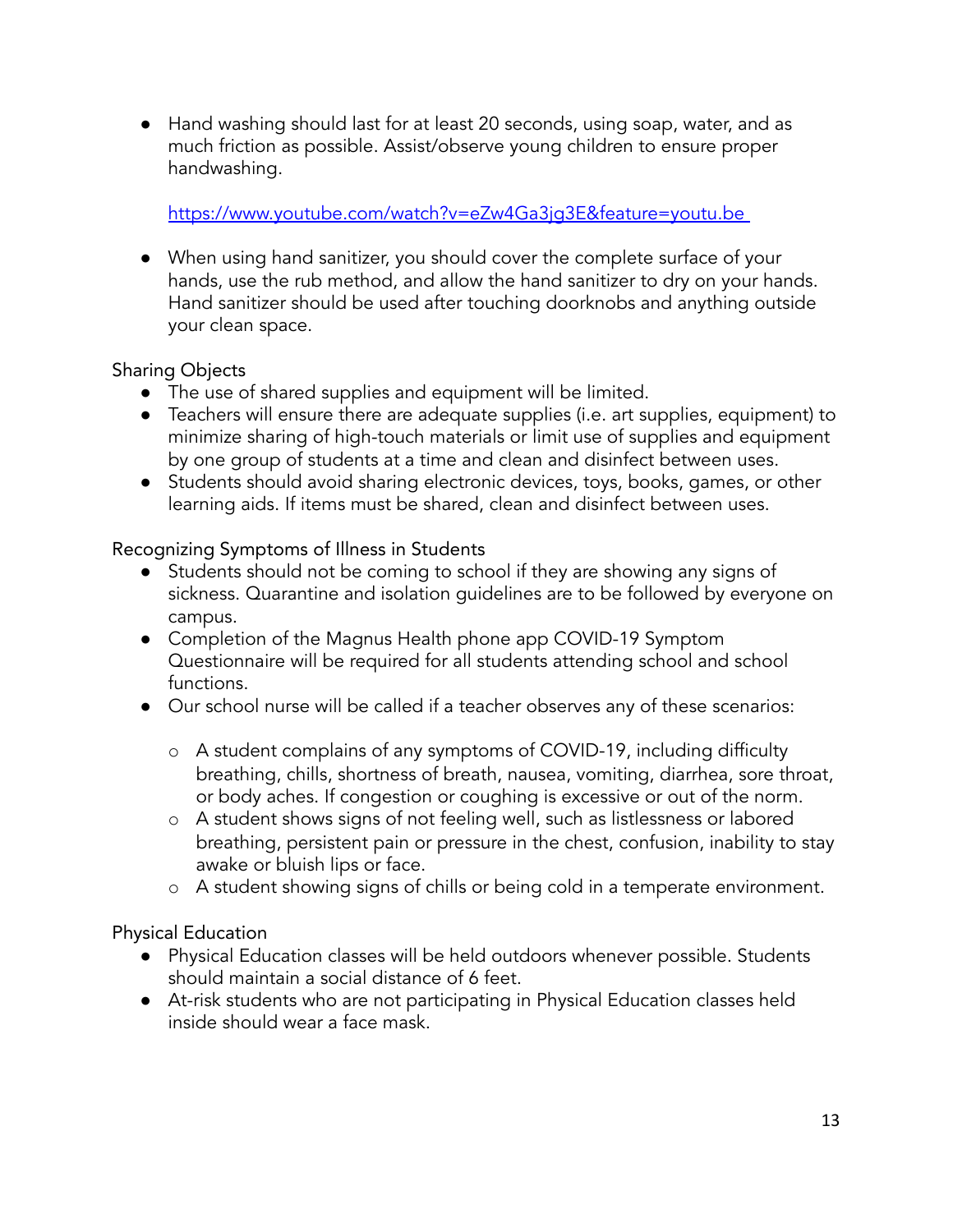Elevators

● Only one individual may use the elevator at a time, and the nurse will be contacted if assistance is needed.

## Isolation Areas Beyond the Nurse's Office

- Lower School Room 214 in Cox
- Upper School Room HK101 in Hockenbury
- **●** The Quiet Room in Hillard, if needed.

## Attendance

- Attendance will be cross referenced with the Magnus Health app COVID-19 Symptom Questionnaire.
- Upper School
	- If a student is unable to attend school on a particular day, a parent or guardian must e-mail attendance@gsbschool.org, or call/email Ms. O'Leary in the Office of Student Life at ext. 456 before 7:30 a.m. With the full cooperation of all families, the school will be able to establish an accurate attendance. This is an important safety measure which families must support.
- Middle School & Lower School
	- If a student is unable to attend school on a particular day, a parent or guardian should email attendance@gsbschool.org between 8:00 and 9:00 a.m.

### Overnight Travel

- As we begin the process of resuming those upper school programs which include or may include overnight travel and in particular, Spring Athletic Trips and the Spring Unit, please know that proof of COVID-19 vaccination will be required for all participants. Vaccination proof must be uploaded into the Magnus Health app prior to the trip.
- This decision was made for several reasons. For trips that include airline travel, those who test positive for COVID-19 would be unable to fly. In such a situation, a GSB staff member may not be able to supervise a student required to isolate. Additionally, overnight trips frequently put students in shared living spaces, and they may be unmasked at times. As vaccinated individuals are less likely to become infected with COVID-19 if they are exposed to the virus, and have different requirements for quarantine, this policy is necessary to ensure the health and safety of the participants as well as mitigate risk.

### COVID-19 Vaccination

As the CDC continues to expand the population for those eligible for vaccination, we will provide regular updates on the GSB vaccination policy. Gill St. Bernard's recommends that all those eligible receive a COVID-19 vaccination; however, parents should first consult with their child's pediatrician.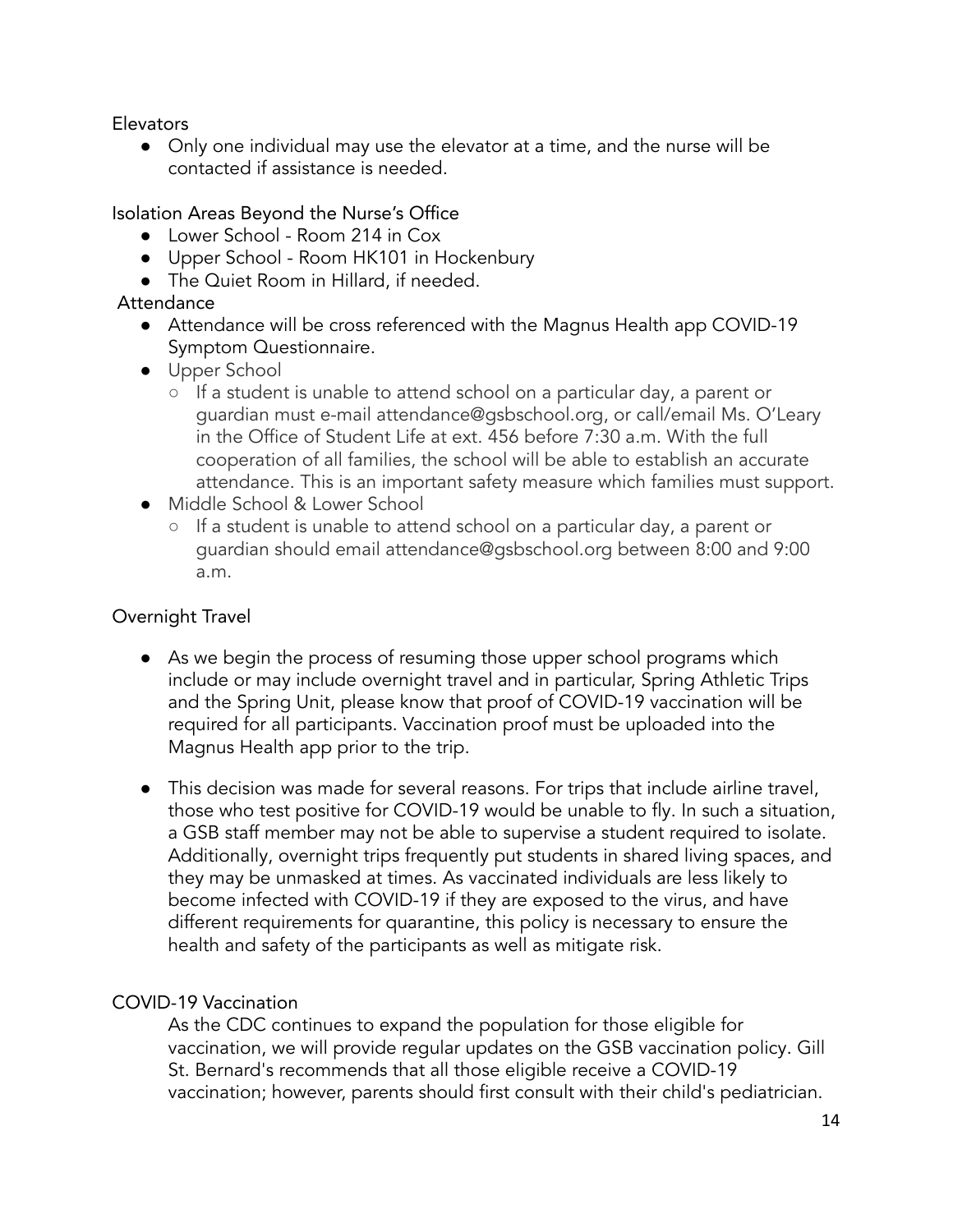COVID-19 vaccinations have not been added to our list of required immunizations and at this time we do not plan to do so, unless the State of New Jersey determines otherwise. In the event this occurs, state law currently allows for certain exemptions including medical and religious ones.

# Section 8: Transportation

Daily Routes - Both Mendham Township and Belair Transport are following the federal, state and local guidelines to include but are not limited to, driver's wearing mask/face covering, buses disinfected with EPA approved products after each run, and temperature checks of the drivers when they arrive at the terminals.

- Students will be asked to have their temperature taken at home and do not ride the bus if they have any of the following symptoms.
	- Fever or Chills
	- Cough
	- Shortness of breath or difficulty breathing
	- Fatigue
	- Muscle or body aches
	- Headache
	- New loss of taste or smell
	- Sore throat
	- Congestion or runny nose
	- Nausea or vomiting
	- Diarrhea
- Students will be asked to load the bus from the back to the front. Siblings will sit in the same seat and when possible, one student to a seat.
- When students arrive on campus, they will report to their first period block in normal fashion for attendance and to show their green "GO" screen.

Late Bus Routes

- Students must sign up for the late bus through the online form each week.
- Parents should register their child by Sunday night for the following week. When signing up, please choose a route, a stop, and the days the student will be riding.
- No student will be allowed on a late bus without prior sign up.
- Students will check in with a Gill St. Bernard's staff member prior to getting on a bus.
- Students will load each bus from back to front.